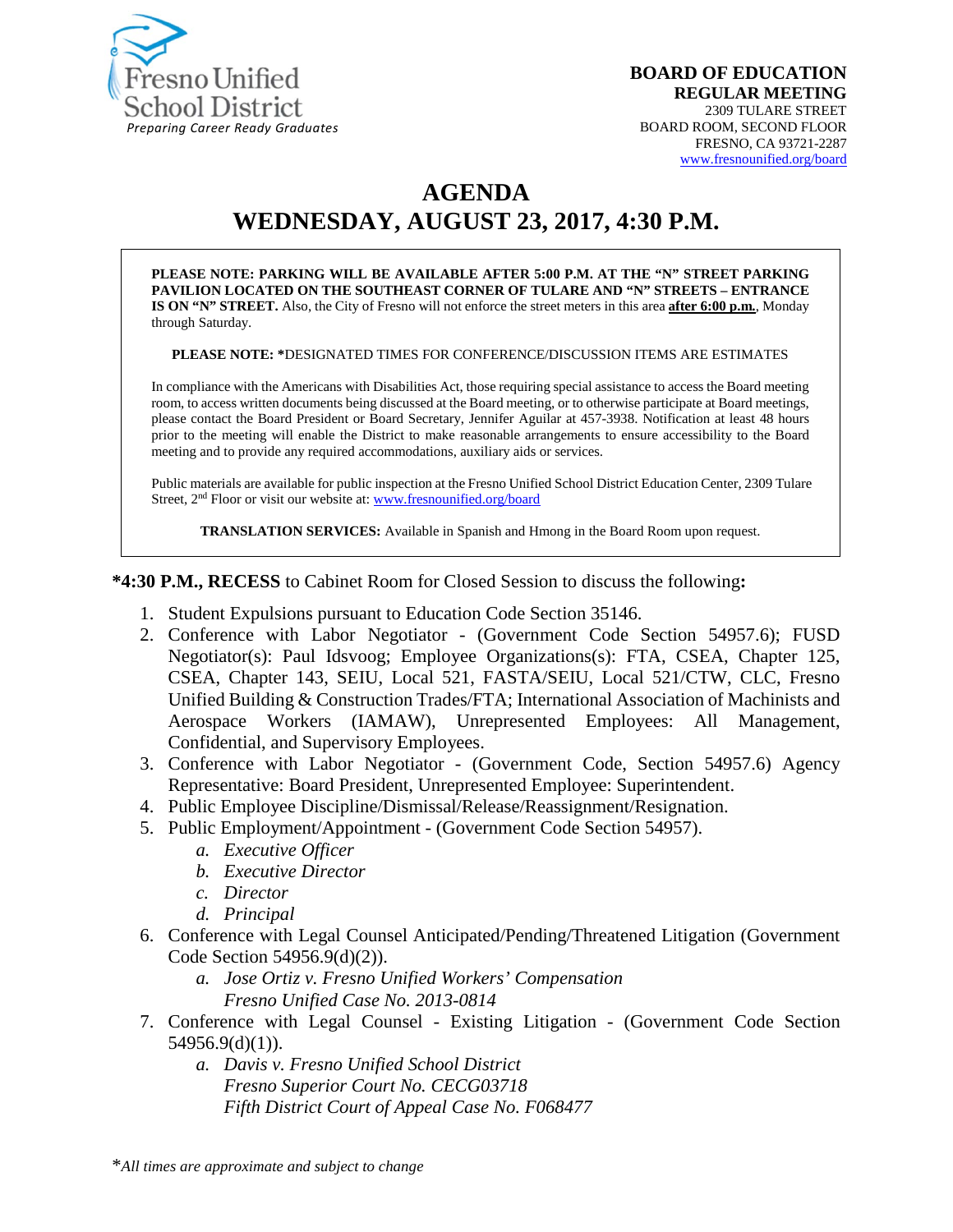# **5:30 P.M., RECONVENE** and report action taken during Closed Session, if any.

# **PLEDGE OF ALLEGIANCE**

A staff member will lead the flag salute.

# **APPROVE Minutes**

Included in the Board binders are the draft minutes for the May 17, 2017 Regular Meeting. The Interim Superintendent recommends approval. Contact person: Robert G. Nelson, telephone 457-3884.

# **HEAR Report from Interim Superintendent**

ALL CONSENT AGENDA items are considered to be routine by the Board of Education and will be enacted by one motion. There will be no separate discussion of items unless a Board member so requests, in which event, the item(s) will be considered following approval of the Consent Agenda.

# **A. CONSENT AGENDA**

# **A-1, APPROVE Personnel List**

Included in the Board binders is the Personnel List, Appendix A, as submitted. The Interim Superintendent recommends approval. Contact person: Paul Idsvoog, telephone 457-3548.

- **A-2, ADOPT Findings of Fact and Recommendations of District Administrative Board** The Board of Education received and considered the Findings of Fact and Recommendations of District Administrative Panels resulting from hearings on expulsion and readmittance cases conducted during the period since the August 9, 2017 Regular Board meeting. The Interim Superintendent recommends adoption. Contact person: Kim Mecum, telephone 457-3731.
- **A-3, ADOPT Variable Term Waiver for Career Technical Education Credential Holders** Waiver request for Career Technical Education (CTE) Credential holders for English Learner Authorization until CTE program is completed. The Interim Superintendent recommends adoption. Fiscal impact: There is no fiscal impact to the district. Contact person: Paul Idsvoog, 457-3548.
- **A-4, APPROVE Service Agreement with ShotSpotter, Inc. to Support Expansion of ShotSpotter Coverage Area, in Conjunction with Fresno Police Department** Included in the Board binders is information regarding a three-year service agreement with ShotSpotter, Inc. for the gunshot location system used by the Fresno Police Department. On February 24, 2016 the Board approved a three-year service agreement with ShotSpotter, Inc. for three square miles. This agreement will increase the total square miles paid for by the District to six square miles and starts a new three-year term to begin upon the go-live date of the new expansion area. The annual cost for six square miles is \$333,334. The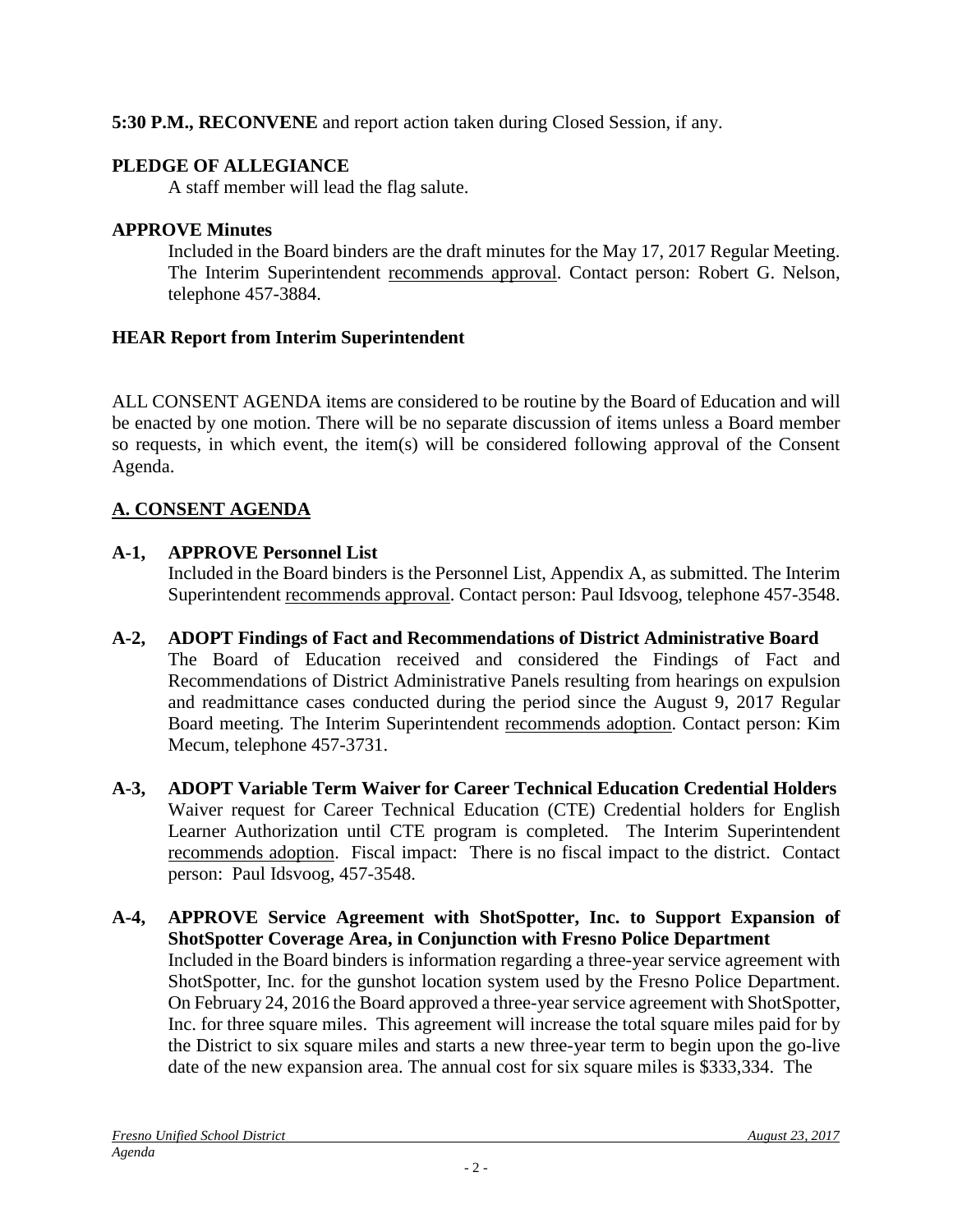Interim Superintendent recommends approval. Fiscal impact: Funds are available in the 2017/18 General Fund budget. Contact person: Robert G. Nelson, 457-3884.

**A-5, APPROVE Agreement with Law Office of Rick Jensen for Subrogation Services** The agreement with the Law Office of Rick Jensen provides subrogation services for the district's workers' compensation, liability and health internal service funds. The Interim Superintendent recommends approval. Fiscal impact: Sufficient funds are available in the liability internal service fund. Contact person Ruth F. Quinto, telephone 457-6226.

# **A-6, APPROVE 2017/18 Consolidated Application for Categorical Aid Programs Spring Release to the California Department of Education**

The Consolidated Application (Con App) is the tool used by the California Department of Education (CDE) to distribute funds from federal programs to school districts across California. The funds received from this application enable us to serve students through activities described in each school's Single Plan for Student Achievement (SPSA) and in the district's Local Control and Accountability Plan (LCAP). A copy of the completed Con App is available in the Board Office for review. The Interim Superintendent recommends approval. Fiscal impact: Total funding for categorical programs included in the Con App is \$46,811,271. These funds are included in the 2017/18 Adopted Budget approved by the Board on June 14, 2017. Contact person: Ruth F. Quinto, telephone 457- 6226.

# **A-7, APPROVE Comprehensive Safe School Plans for 2017/18**

Available for review in the Board Office and recommended for approval are the 2017/18 Comprehensive Safe School Plans for all schools. The Plans support a safe learning environment for students and staff and are organized to align with the California Standardized Emergency Management System. The Comprehensive Safe School Plans are an annual item, updated in coordination with school site administration and presented to the Board for approval at the beginning of each school year. The Interim Superintendent recommends approval. Fiscal impact: There is no fiscal impact to the district. Contact person: Karin temple, telephone 457-3134.

# **A-8, APPROVE Second Amendment to Lease Agreement for Property Located at 850 N. Blackstone Avenue**

Included in the Board binders and recommended for approval is the second amendment to the lease agreement with Specific Properties, LLC for the building located at 850 N. Blackstone Avenue in Fresno, which houses Parent University and the Early Learning Department. On September 26, 2012 the Board approved an amendment extending the original lease to September 30, 2017. The recommended amendment extends the lease to September 30, 2022. All other provisions of the lease remain the same including a 90-day termination option for the district. The current rental rate is \$8,777.44 per month which will continue through September 30, 2017. Starting October 1, 2017, and every October thereafter, there will be a 2% annual increase. The lease agreement and first amendment are available for review in the Board Office. The Interim Superintendent recommends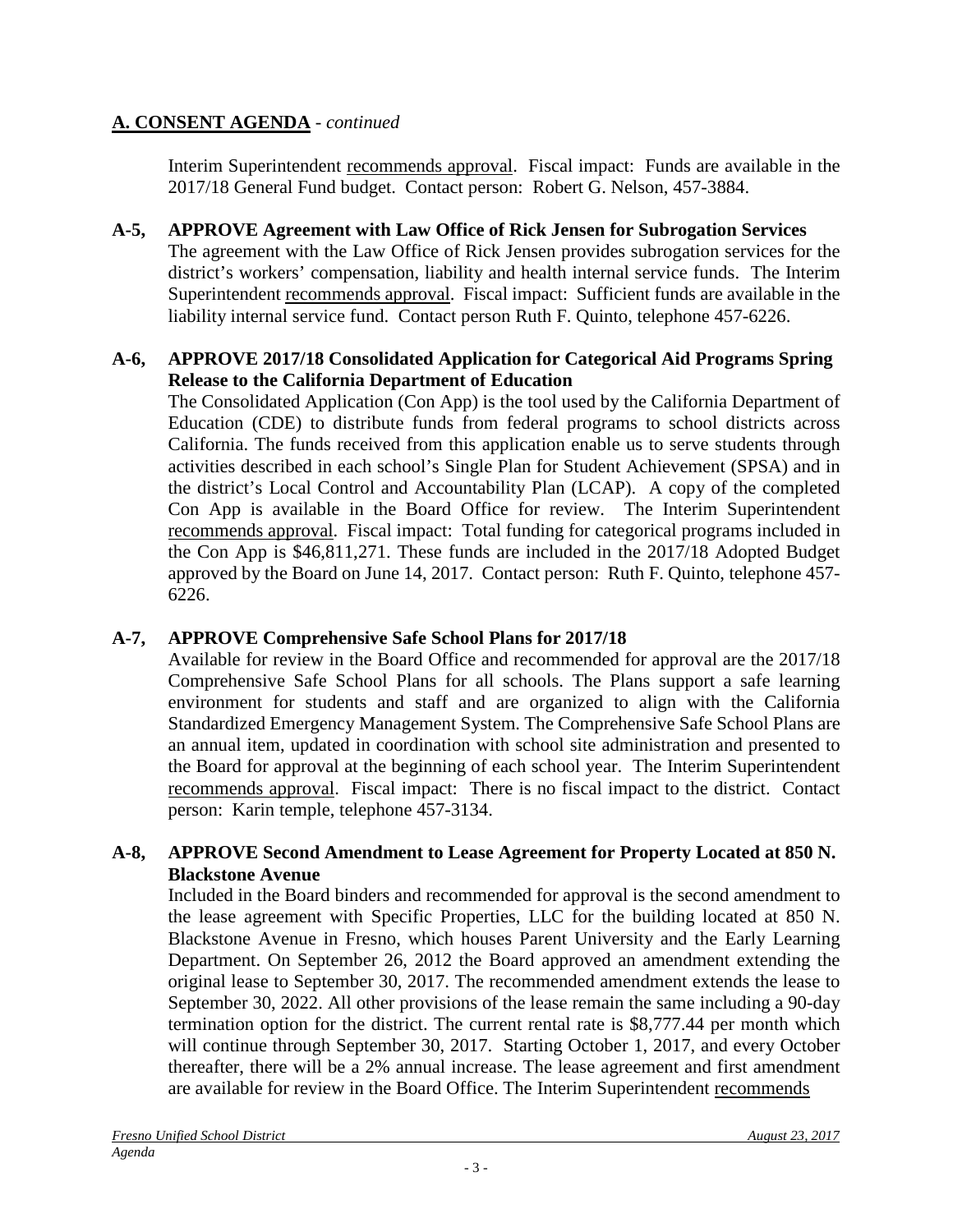approval. Fiscal impact: Sufficient funding of \$106,909 is available in the 2017/18 budget. Contact person: Karin Temple, telephone 457-3134.

#### **A-9, APPROVE Award of Bid 17-27R, A-B, Edison and Roosevelt High Schools Tennis Courts Improvements Rebid**

Included in the Board Binders is information on Bid 17-27R, consisting of two bid sections, to construct new tennis courts at Edison and Roosevelt High Schools. The project will replace existing deteriorated asphalt tennis courts with new post-tensioned concrete courts, for increased longevity and playability, and reduced maintenance. Site accessibility improvements are also included.

Staff recommends award to the lowest responsive, responsible bidder:

|  |                  | Section A Roosevelt Davis Moreno Construction, Inc. Fresno, CA \$1,359,317 |  |
|--|------------------|----------------------------------------------------------------------------|--|
|  | Section B Edison | Davis Moreno Construction, Inc. Fresno, CA \$1,786,784                     |  |

The Interim Superintendent recommends approval. Fiscal impact: \$3,146,101 is available in the Measure Q Fund. Contact person: Karin Temple, telephone 457-3134.

**A-10, APPROVE Agreement with Shift3 Technologies for Public Facing School Websites** Included in the Board binders is a contract with Shift3 Technologies to enhance our existing Fresno Unified website. This will allow LCAP Reports, School Expenditure Plans, School Accountability Report Cards, and CORE Index Reports to be accessible by school, instead of going through four different report areas. The Interim Superintendent recommends approval. Fiscal impact: Sufficient funds are available in the Information Technology General Fund in the amount of \$45,541. Contact person: Kurt Madden, telephone 457-3868.

# **A-11, APPROVE Provisional Internship Permits**

Included in the Board binders are Provisional Internship Permit (PIP) recommendations to rehire or hire upon Board approval. The Interim Superintendent recommends approval. Fiscal impact: There is no fiscal impact to the district. Contact person: Paul Idsvoog, 457- 3548.

#### **A-12, APPROVE Fresno County Cradle to Career Partnership**

The Cradle to Career (C2C) Partnership for Fresno County is a community-wide partnership of public, private, nonprofit and philanthropic leaders who are organizing efforts and resources around building a shared community vision that all Fresno County youth will realize success and good health at every age, from cradle to career. The Interim Superintendent recommends approval. Fiscal impact: Sufficient funds in the amount of \$50,000 are available in the Unrestricted General Fund. Contact person: David Chavez, telephone 457-3566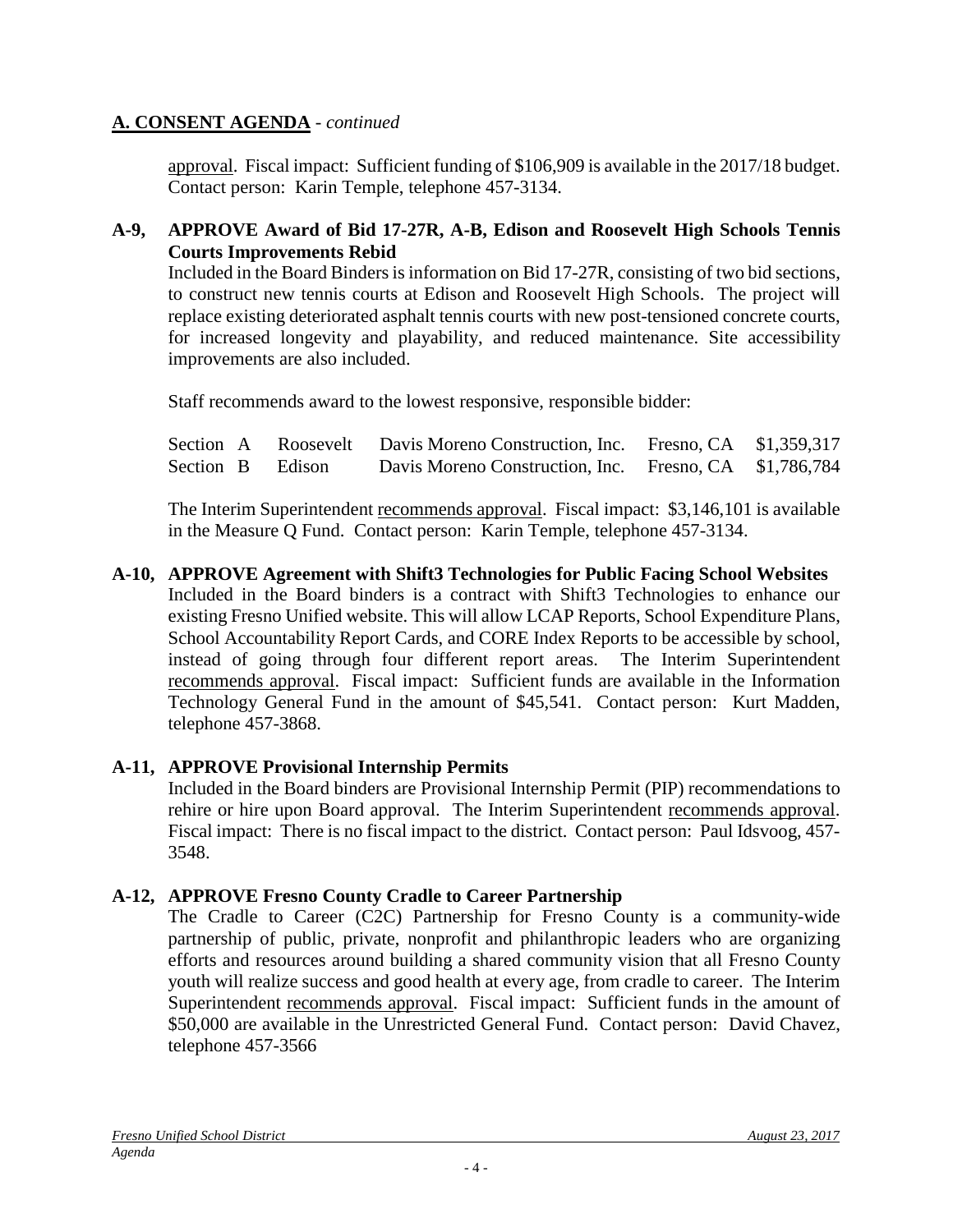# **A-13, DENY Claim #17-0725-0246**

Included in the Board binders is a Claim for Damages by a Minor, case #17-0725-0246. The Interim Superintendent recommends that the Claim be denied and the matter referred to the district's Director of Benefits and Risk Management for further handling. Fiscal impact: There is no fiscal impact to the district. Contact person: Ruth F. Quinto, telephone 457-6226.

# **A-14, DENY Claim #17-0725-0247**

Included in the Board binders is a Claim for Damages by Travis Manzo, case #17-0725- 0247. The Interim Superintendent recommends that the Claim be denied and the matter referred to the district's Director of Benefits and Risk Management for further handling. Fiscal impact: There is no fiscal impact to the district. Contact person: Ruth F. Quinto, telephone 457-6226.

# **A-15, DENY Claim #17-0725-0248**

Included in the Board binders is a Claim for Damages by Victoria Manzo, case #17-0725- 0248. The Interim Superintendent recommends that the Claim be denied and the matter referred to the district's Director of Benefits and Risk Management for further handling. Fiscal impact: There is no fiscal impact to the district. Contact person: Ruth F. Quinto, telephone 457-6226.

# **A-16, RATIFY Agreement with Delta TeamCare for WellPath Services**

Included in the Board Binders is an agreement with Delta TeamCare to provide WellPath administrative services related to the district's health plan. The Interim Superintendent recommends ratification. Fiscal impact: Sufficient funds are available in the health internal service fund. Contact person: Ruth F. Quinto, telephone 457-6226.

#### **A-17, RATIFY Grant Application to the United States Citizenship and Immigration Services for the 2017 Citizenship Assimilation Grant Program**

Ratification is requested for a grant application to the U.S. Citizenship and Immigration Services for the 2017 Citizenship Assimilation Grant Program. The Interim Superintendent recommends ratification. Fiscal impact: Potential grant award is \$250,000 over two years. Contact person: Kim Mecum, telephone 457-3731.

# **A-18, RATIFY Independent Contractor Services Agreement with Reading and Beyond**

Ratification is requested for an independent contractor services agreement between Fresno Unified School District and Reading and Beyond. This agreement was a continuation of a comprehensive literacy intervention program for students identified by Fresno Unified who were enrolled at Yokomi, Lowell and Jefferson Elementary, along with their K-12 household members. Additionally, students were identified at each school site for support by the school principal. The Interim Superintendent recommends ratification. Fiscal impact: Sufficient funds in the amount of \$691,435 have been set aside in the Title I budget for the Reading and Beyond Agreement. Contact person: David Chavez, telephone 457- 3566.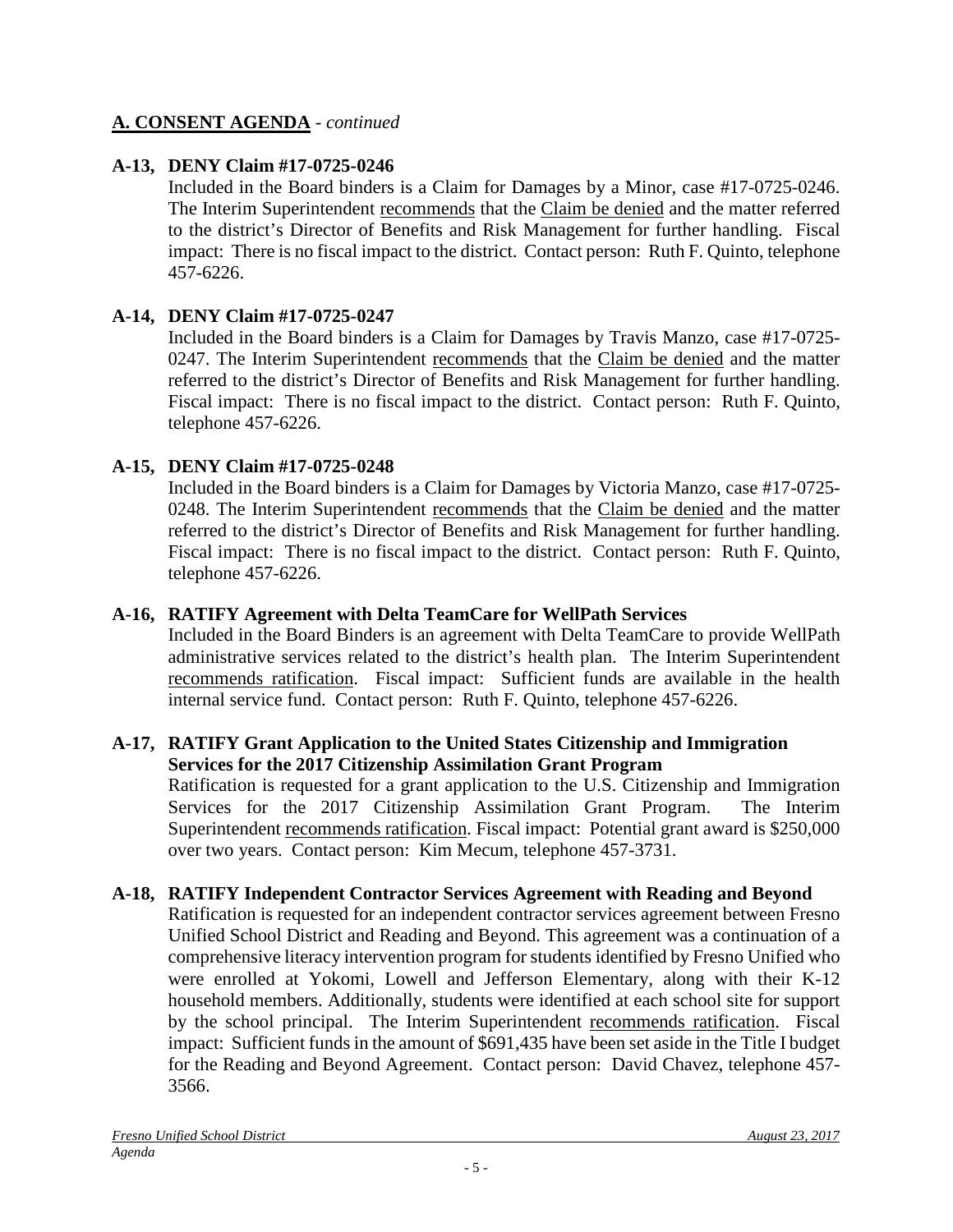#### **A-19, RATIFY Independent Contractor Services Agreement with Fresno County EOC/Street Saints**

Included in the Board binders is an Independent Contractor Services Agreement with Fresno County EOC/Street Saints ("Fresno Street Saints") to provide a community presence at Edison High School, Gaston Middle School, Roosevelt High School, Tehipite Middle School and the Early Learning Center. The Interim Superintendent recommends ratification. Fiscal impact: Funding of \$335,000 is available in the 2017/18 Safety and Security budget. Contact person: Karin Temple, 457-3980.

#### **A-20, RATIFY Purchase Orders from May 1, 2017 through June 30, 2017**

Included in the Board binders is information on purchase orders issued from May 1, 2017, through June 30, 2017. Purchase orders for \$10,000 or more are presented first, followed by purchase orders for less than \$10,000. A list of purchase orders issued for Associated Student Body (ASB) accounts is also provided. The Interim Superintendent recommends ratification. Fiscal impact: Funding is noted on the attached pages. Contact person: Karin Temple, telephone 457-3134.

#### **END OF CONSENT AGENDA (ROLL CALL VOTE)**

# **UNSCHEDULED ORAL COMMUNICATIONS**

Individuals who wish to address the Board on topics within the Board's subject matter jurisdiction, but **not** listed on this agenda may do so at this time. While all time limitations are at the discretion of the Board President, generally members of the public will be limited to a maximum of three (3) minutes per speaker for a total of thirty (30) minutes of public comment as designated on this agenda. Any individual who has not had an opportunity to address the Board during this initial thirty (30) minute period may do so at the end of the meeting after the Board has addressed all remaining items on this agenda. Individuals with questions on school district issues may submit them in writing. The Board will automatically refer to the Interim Superintendent any formal requests that are brought before them at this time. The appropriate staff member will furnish answers to questions. Please note that if you wish to address the Board on an agenda item, you should do so when that specific item is called.

# **B. CONFERENCE/DISCUSSION AGENDA**

#### **6:00 P.M.**

# **B-21, PRESENT and DISCUSS Opening of Schools – 2017/18 School Year**

Staff will present an update to the Board regarding strategic and operational initiatives to support student success for the 2017/18 school year. Fiscal impact: There is no fiscal impact to the district. Contact person: Kurt Madden, telephone 457-6228; Kim Mecum, telephone 457-3569; and Karin Temple, telephone 457-3134.